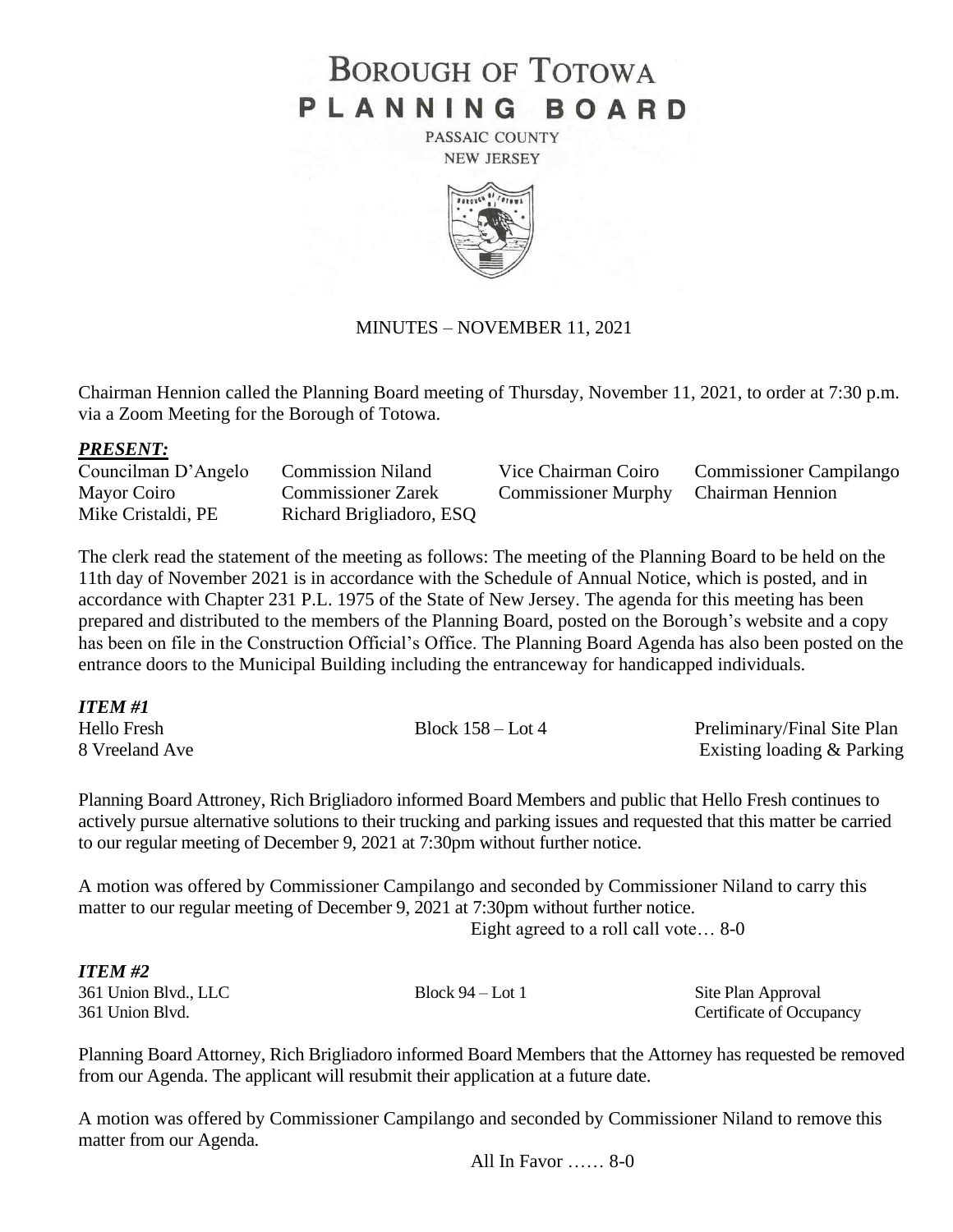# PLANNING BOARD MEETING NOVEMBER 11, 2021 MINUTES CONTINUED PAGE 2

# *ITEM #3*

AK Rashidzada Corp Block 179 – Lot 2.03 Minor Site Plan Approval 50 Route 46 East Certificate of Occupancy

Mr. Petriello, attorney for the applicant and Mr. Javid Sharifi appeared requesting the approval for occupancy of approximately 52,000 sq. ft. of space for the warehousing, distribution and shipping of general merchandise and household goods such as soaps, shampoos and detergents.

Mr. Sharifi represented that this is multi-tenant building with the other tenants being Bob's Discount Furniture and American Tire Distributors. There will be three tenants in this building.

The Applicant expects to employ approximately eight people at the site. The anticipated hours of operation will be 8:00 a.m. to 5:00 p.m. Monday through Friday. The Applicant has been allocated 28 parking spaces for its business. The Applicant is proposing a sign above the entrance door. The sign will reflect the name of the business as Stars Trading Corp. The sign will be no larger than the existing signage.

Mr. Sharifi testified that access to the site is from Gordon Drive. Mr. Sharifi represented trucks would not use Route 46, but rather would have ingress to the site and egress from the site from Gordon Drive. Mr. Sharifi also represented that no construction is proposed in leasing this space. He represented products are purchased in bulk from entities such as Colgate Palmolive and are distributed to smaller businesses such as grocery stores and dollar stores.

A motion was offered by Commissioner Campilango and seconded by Commissioner Niland to approve the site plan for occupancy as presented. This approval is subject to and contingent upon the following conditions and will be memorialized in a Resolution at a future date:

- 1. The construction of internal partitions, exits, entrances and fire safety devices are subject to and require the approval of the fire sub-code official, the fire inspector, and the building inspector.
- 2. The applicant will supply the Chief of Police with an emergency contact list and will also obtain the approval of the Police Chief pertaining to all alarms and security devices.
- 3. There will be no outside storage of equipment or materials.

Eight agreed to a roll call vote… 8-0

| ITEM <sub>#4</sub> |                      |                          |
|--------------------|----------------------|--------------------------|
| Totowa Food        | Block $145 -$ Lot 13 | Minor Site Plan Approval |
| 539 Union Blvd.    |                      | Certificate of Occupancy |

Mr. Raymond Reddin, attorney for the applicant and Pinkaj Patel appeared requesting the approval for occupancy of approximately 1,180 sq. ft. of space to operate a candy/convenience store at this location. The Applicant intends to sell items such as candy, snack foods, package cold cuts, soft drinks, milk, eggs and dairy products. In addition, items for sale will also include cigarettes and cigars, tobacco products and E-cigs. The Applicant will also offer for sale over the counter medicines, toiletries, confectionary items, newspapers and magazines. Lottery tickets will be sold at this location

Mr. Patel testified that there will be four partners plus two employees for a total of six individuals who will work at the convenience store. Mr. Patel represented that there would be two workers per shift. The anticipated hours of operation will be 6:00 a.m. to 11:00 p.m. seven days per week. Mr. Patel also testified that there are approximately eight parking spaces in the rear of the building and the parking spaces are shared by the tenants of this building.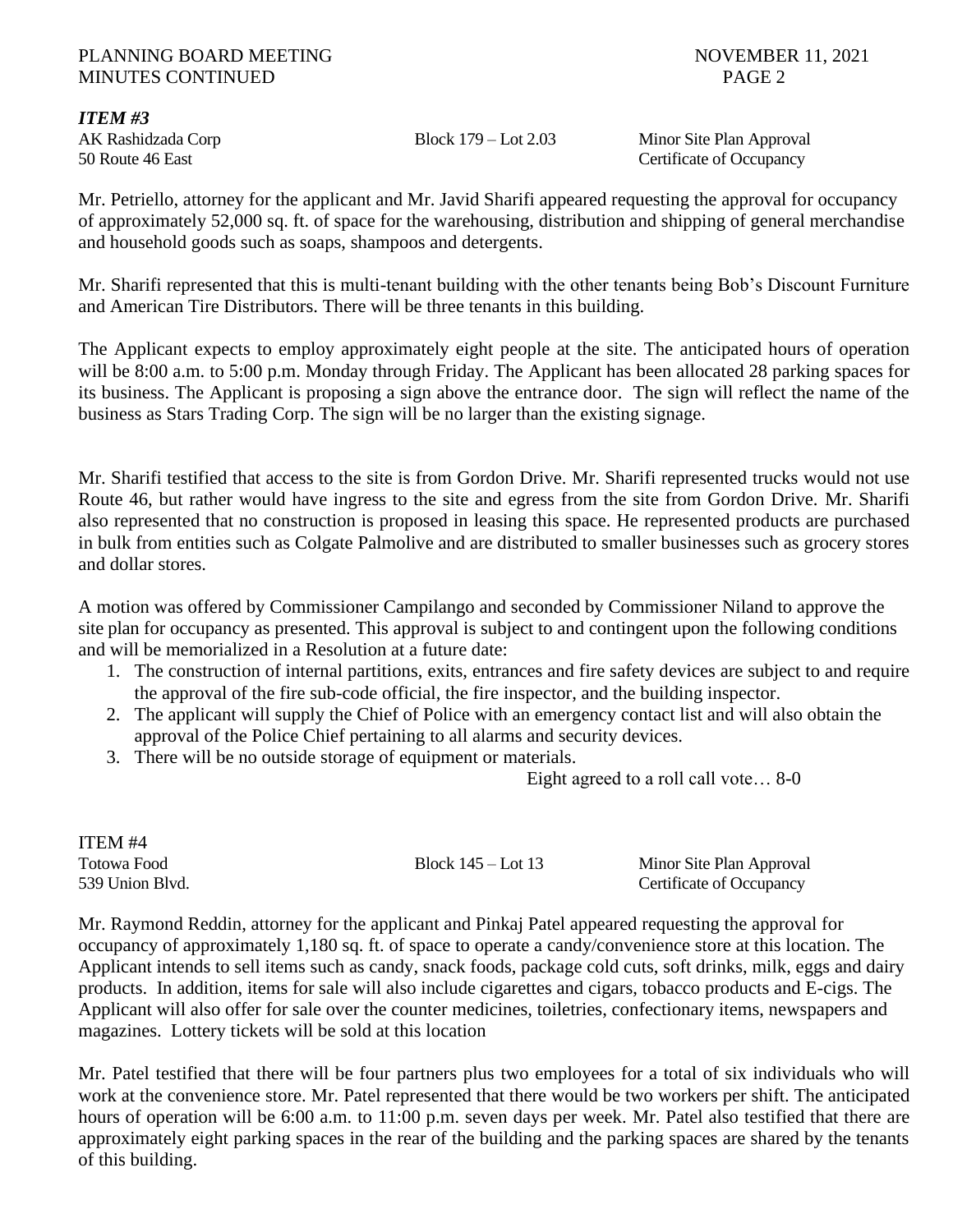# PLANNING BOARD MEETING NOVEMBER 11, 2021 MINUTES CONTINUED PAGE 3

Mr. Patel provided testimony regarding signage. Mr. Patel represented that there is an existing façade sign that the Applicant will replace with a new sign to reflect the name of the business. The new sign will be no larger than the existing sign and placed in the same location. Mr. Patel also represented that the sign colors would be in conformance with the Ordinance requirements of being either classic navy blue, burgundy or hunter green.

In addition, the Applicant will not be permitted to install neon signs. Further, any signage in the windows cannot exceed 20% of the window area.

A motion was offered by Commissioner Zarek and seconded by Vice Chairman Coiro to approve the minor site plan for occupancy as presented. This approval is subject to and contingent upon the following conditions and will be memorialized in a Resolution at a future date:

- 1. The construction of internal partitions, exits, entrances and fire safety devices are subject to and require the approval of the fire sub-code official, the fire inspector, and the building inspector.
- 2. The applicant will supply the Chief of Police with an emergency contact list and will also obtain the approval of the Police Chief pertaining to all alarms and security devices.
- 3. There will be no outside storage of equipment or materials.

Eight agreed to a roll call vote… 8-0

# *ITEM #5*

| Marshalls -TJX Companies, Inc. | Block 174 – Lot 1-3.02, 4.02,5 & 6 Amended Preliminary & Final |                          |
|--------------------------------|----------------------------------------------------------------|--------------------------|
| 465 Route 46                   | ("C" variance for signage)                                     | Major Site Plan Approval |

Mark J. Semeraro, attorney for the applicant, as well as co-counsel, Sean Kiley appeared requesting the approval for the amended preliminary and final major site plan with c variance relief for a façade sign.

Mr. Jeffrey Taylor, AIA, a licensed Architect testified that the Planning Board previously approved an application wherein the Marshalls store was approved to be relocated to the subject Property. Mr. Taylor stated that the applicant proposes to place a façade sign 105 square feet in area on the eastern façade of the building. Mr. Taylor testified and reviewed with the Planning Board an aerial photograph of the site which depicts a parking field to the east of the building containing approximately 200 parking spaces. Mr. Taylor also represented that it is necessary to provide a sign on the eastern façade of the building so that motorists traveling in a westerly direction on Furler Street would be able to view the sign and identify the location of the Marshall's Retail Store. In addition, Mr. Taylor stated that access to the site is via Route 46 West and also from Furler Street.

Mr. Taylor represented that locating a building façade sign on the easterly side of the building would help to direct traffic flowing in a westerly direction on Furler Street to enter the site by identifying the location of Marshalls. Mr. Taylor also testified that buildings on the adjoining lot would act as an impediment or block the view of motorists traveling in a westerly direction on Route 46 from viewing the proposed sign on the easterly façade of the building.

Mr. Taylor stated that the eastern wall of the building is approximately 7,100 square feet in area. In applying the ordinance which limits the size of a façade sign to 30 square feet or 30% of the façade area of the building, whichever is less, requires the Applicant to seek c variance relief. Mr. Taylor also testified in regard to the number of c variances required in connection with the proposed location of a façade wall sign on the easterly side of the building. The Applicant requires three variances. First, the Applicant requires a variance for the size of the proposed sign at 105 square feet where the maximum size of a façade sign is 30 square feet. Second, the ordinance only permits façade signage to be inscribed on the front façade of the building and here the Applicant is proposing the façade sign on the easterly side of the building, thus requiring c variance relief. Third, the Applicant is only permitted to install one façade sign on the building and the proposed façade sign on the eastern wall would constitute a second façade sign.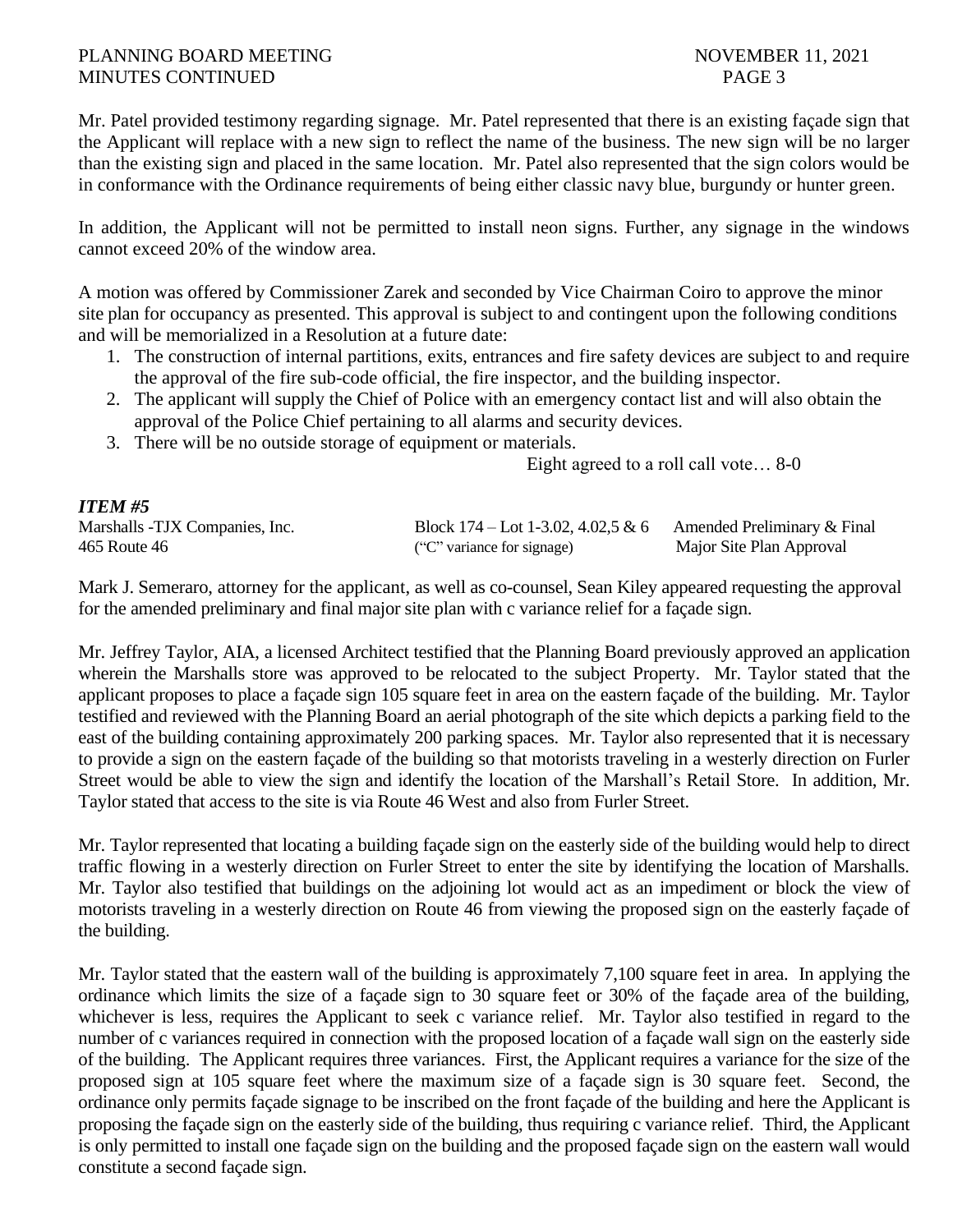Mr. Taylor represented that granting approval for the proposed signage would enhance safety regarding ingress to the site and egress from the site. The proposed sign also functions as a way-finding sign which would enhance and make more efficient traffic circulation and traffic flow by facilitating the ability of motorists to more easily identify the location of the Marshalls Retail Store. Mr. Taylor testified that the proposed size of the building façade sign at 105 square feet as well as the location of the proposed façade sign on the easterly wall is appropriate from an aesthetic standpoint as well as being proportionate for the size of the side of the building for which the sign is proposed to be located. Mr. Taylor testified that the proposed signage consists of 5-inch channel letters set approximately 2 inches off the wall. Thus the face of the channel letters would essentially be approximately 7 inches off the wall. The signage would also be internally illuminated. Mr. Taylor also indicated that the signage would be on a timer and the signage would be turned off at the same time as other lights in the shopping center are turned off.

The Applicant also provided proofs in regard to the request for c variance relief. First, in regard to the request for variance relief under the Municipal Land Use Law pursuant to N.J.S.A. 40:55D-70c(1), the Applicant contends that hardship exists because the subject property is located in an area with access to two roads. Thus, there are two frontages with access to the site from Route 46 West as well as access to the site from Furler Street.

The Applicant's proofs also addressed the request for c variance relief under the Municipal Land Use Law pursuant to N.J.S.A. 40:55D-70c(2) also known as a flexible "c" variance. The Applicant contends that the positive criteria has been met relative to the granting of "c" variance relief because the proposed signage would enhance safety and contribute to the free flow of traffic both off-site and on-site.

The Applicant thereafter addressed the negative criteria and represented that "c" variance relief can be granted without substantial detriment to the public good and without substantial impairment of the zone plan and zoning ordinance. The Applicant contends that relief should be granted because the proposed signage would promote safety and encourage and benefit business. Furthermore, the size limitations as set forth in the Ordinance at a maximum of 30% of the façade area or 30 square feet, whichever is less, does not allow for a sign to function effectively. A much smaller sign would not be effective in promoting safety and identifying the location of the retail store.

A motion was offered by Commissioner Campilango and seconded by Commissioner Niland to open the public portion of the meeting.

All in Favor …… 8-0

*There were no members of the public present.*

A motion was offered by Commissioner Campilango and seconded by Commissioner Niland to close the public portion of the meeting.

All in Favor …… 8-0

A motion was offered by Commissioner Zarek and seconded by Commissioner Niland to approve the amended preliminary and major site plan and "c" variance relief as presented. This approval is subject to and contingent upon the following conditions and will be memorialized in a Resolution at a future date:

- 1. Sign approval is granted to permit the Applicant to install a second building façade sign 105 square feet in area on the easterly façade wall in accordance with a sign plan prepared by I.D. Associates dated 04/14/21 and submitted to the Planning Board as part of the application package.
- 2. All terms and conditions from the Board's previous Resolution of approval shall remain in full force and effect except as satisfied or amended and not in conflict with this approval.

Eight agreed to a roll call vote… 8-0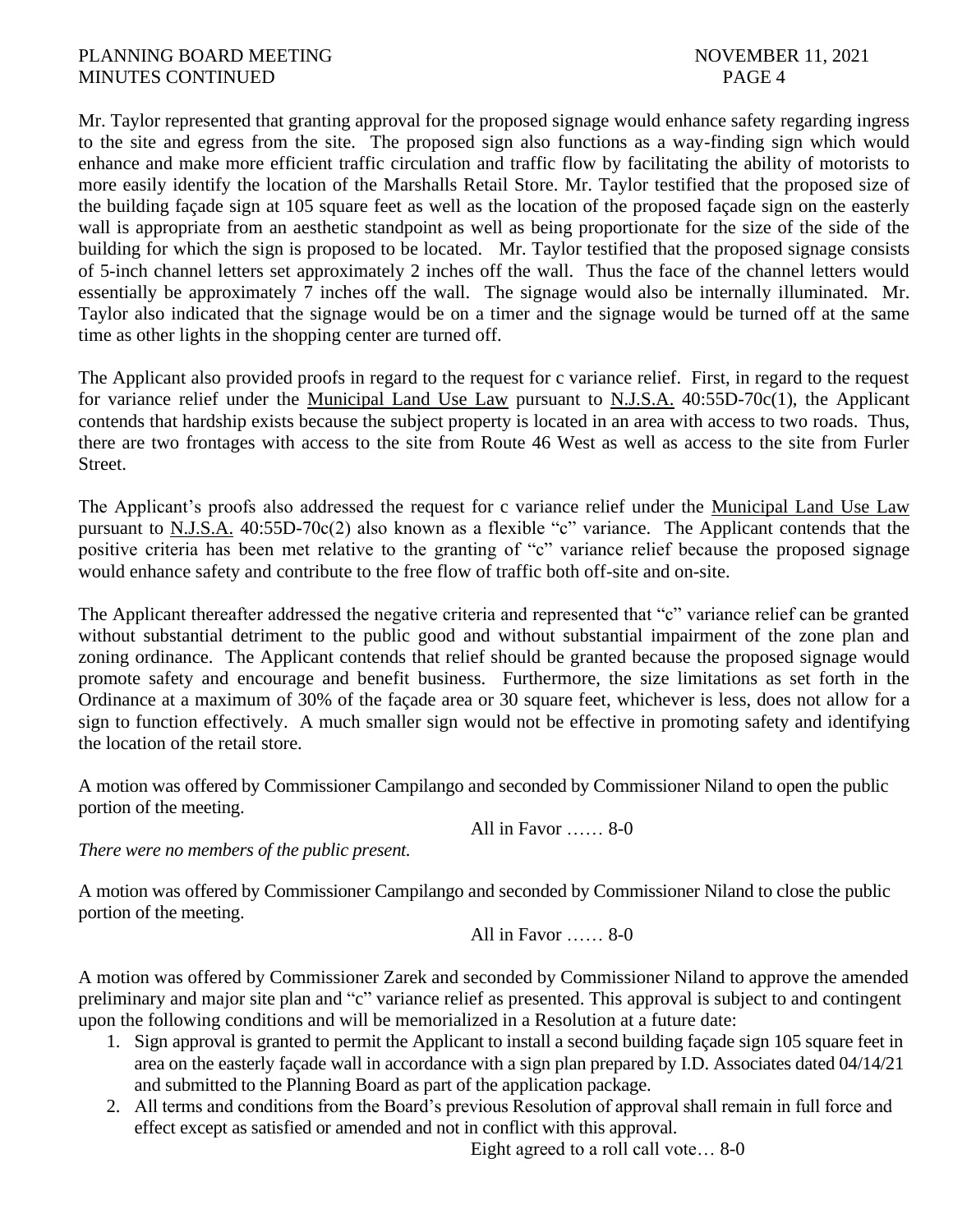### PLANNING BOARD MEETING NOVEMBER 11, 2021 MINUTES CONTINUED PAGE 5

### *ITEM #6*

Homesense Block 174 – Lot 1-3.02, 4.02,5 & 6Amended Preliminary & Final 465 Route 46Major Site Plan Approval & C/O

Mark J. Semeraro, attorney for the applicant, as well as co-counsel, Sean Kiley appeared requesting the approval for the preliminary major and final major site plan for the conversion and renovation of the existing structure, (formerly Bob's Stores) into a Homesense discount home furnishing store.

. Mr Jeffrey Taylor, AIA, a licensed Architect in the State of New Jersey testified that the Applicant will be occupying approximately 49,920 square feet of space at this location, while the Homesense space as proposed is less, measuring 32,936 square feet. Mr. Taylor represented that the remainder of the space is anticipated to be utilized in the future for the potential expansion of Hobby Lobby, an adjacent existing tenant.

The Applicant is proposing to install an internally illuminated wall mounted façade Homesense sign on the front elevation located to the south. The proposed sign is similar to the existing Bob's Stores front façade sign in that they are both internally illuminated. The Bob's Stores existing internally illuminated front façade sign measures approximately 327.88 square feet whereas the proposed Homesense front façade sign measures approximately 196 square feet, which is a reduction of approximately 131.88 square feet. The Applicant further proposes to replace and reface both sides of the existing pylon sign located along Route 46 West. The pylon sign lists all of the multiple tenants in the shopping center. The proposed Homesense pylon sign will replace the existing Bob's Stores sign and the same will be the exact size and location of the existing Bob's Stores pylon sign.

The Applicant also proposes to modify the front façade by removing the existing blue roofed vestibule and converting the same into a flat roofed vestibule area matching the height of the existing neighboring retail tenant, Hobby Lobby. The Applicant also proposes to remove the existing blue metal siding on the front façade and replace it with new grey metal siding.

With respect to the rear façade, the Applicant proposes to close off an existing loading dock garage door and existing egress door. A new egress door is proposed on the opposite side of the rear façade of the structure along with a door to access the fire sprinklers. The fire sprinklers will not be accessible from the inside of the structure. The Applicant is also proposing to increase the size of the existing concrete pad of which the existing generator sits atop and proposes to include a new compactor. The concrete pad will measure approximately 400 square feet 10 feet by 40 feet. The Applicant represents this will not increase impervious coverage as the expansion will expand over existing impervious coverage, an asphalt covered parking lot.

Mr. Taylor also represented that the Applicant is not proposing any changes to the parking lot with respect to the number of parking stalls, the size of parking stalls, or the location of parking stalls. Furthermore, the Applicant is not increasing the height of the building. In addition, the Applicant is not changing the building envelope.

A motion was offered by Commissioner Campilango and seconded by Commissioner Niland to open the public portion of the meeting.

All in Favor …… 8-0

There were no members of the public present.

A motion was offered by Commissioner Campilango and seconded by Commissioner Niland to close the public portion of the meeting.

All in Favor …… 8-0